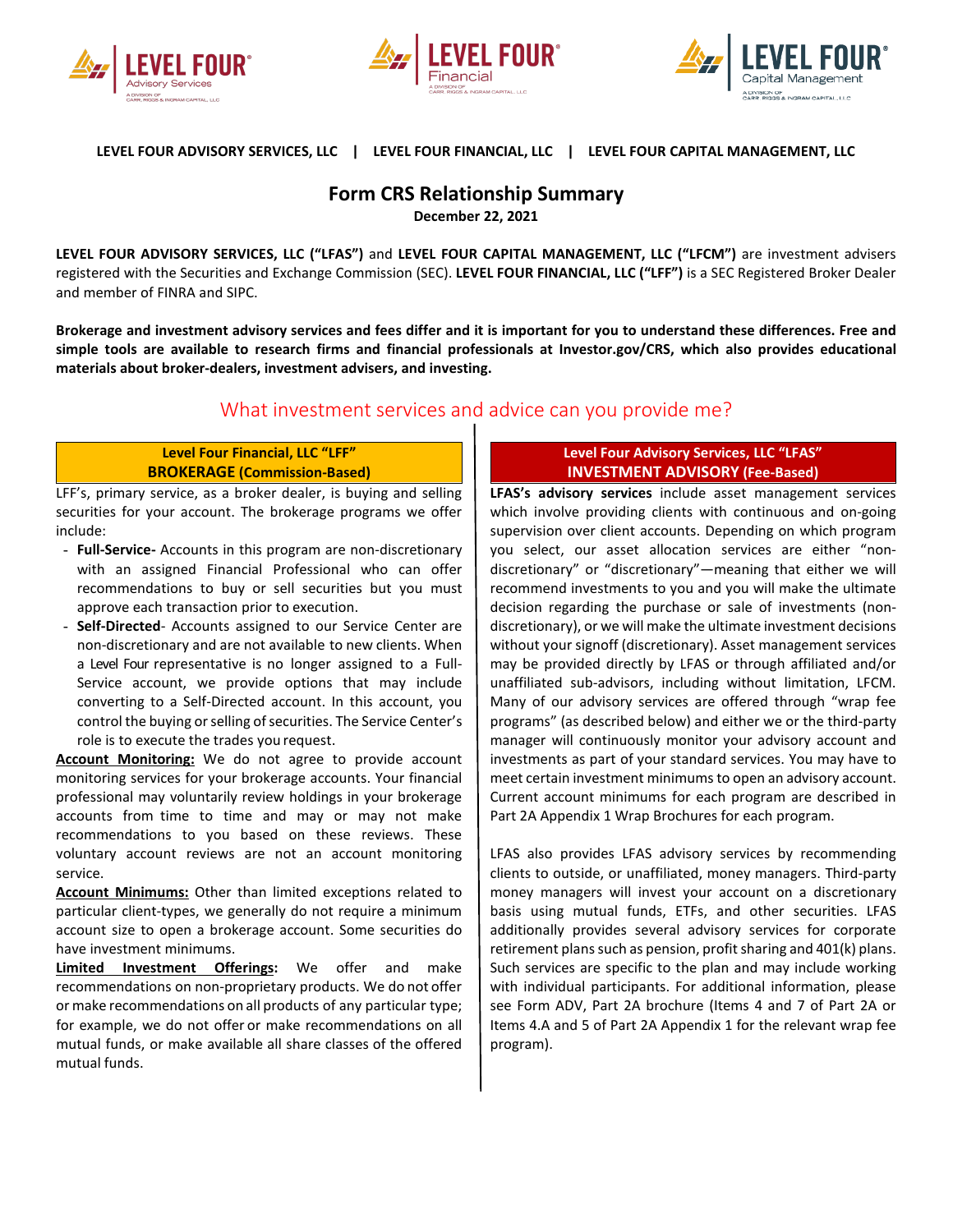#### **Level Four Capital Markets, LLC "LFCM" INVESTMENT ADVISORY (Fee-Based)**

**LFCM advisory services** include asset management services provided directly or through either a third-party arrangement or a sub-advisory arrangement with either affiliated or unaffiliated SEC and state-registered investment advisory firms. Asset management services are generally provided on a discretionary basis, meaning that we will make the ultimate investment decisions without your signoff (discretionary). Many of our advisory services are offered through "wrap fee programs" (as described below) and either we or the third-party manager will continuously monitor your advisory account and investments as

part of your standard services. For accounts managed in investment strategies developed by the LFCM Investment Committee, a minimum of \$10,000 is generally required for asset allocation models, \$100,000 for equity portfolios, and \$250,000 for fixed income portfolios. Exceptions to these minimums may be granted at the discretion of LFCM.

In connection with its sub-advisory services, LFCM does not have a direct investment advisory relationship with you and instead the referring advisor, will serve as your primary point of contact and as your advisory representative. For additional information, please see Form ADV, Part 2A brochure (Items 4 and 7 of Part 2A).

Level Four Insurance Agency, an affiliated insurance agency, offers a variety of insurance products, including fixed and immediate annuities and life insurance. Our parent company, Level Four Group, is indirectly 100% owned and controlled by Carr, Riggs & Ingram, L.L.C. (CRI), an Alabama limited liability company and accounting firm that provides a full range of accounting services.

**Conversation Starters.** Ask your financial professional—

- *Given my financial situation, should I choose an investment advisory service? Should I choose a brokerage service? Should I choose both types of services? Why or why not?*
- *How will you choose investments to recommend to me?*
- *What is your relevant experience, including your licenses, education and other qualifications? What do these qualifications mean?*

## What fees will I pay?

#### **Level Four Financial, LLC "LFF" BROKERAGE (Commission-Based)**

In a brokerage account, you will incur transaction charges when you buy or sell securities, including: commissions; markups and markdowns (analogous to commissions in a principal transaction); upfront or ongoing fees that you pay to a mutual fund or other product issuer, a portion of which is paid to us in connection with your transaction; and handling and processing fees on each securities transaction.

*Transaction charges differ from one product to another which creates an incentive for your financial professional to recommend products that have higher transaction charges. You will incur greater total transaction charges when there are more trades in your account, which creates an incentive for us to encourage you to trade more often.*

Depending upon your account and relationship, you may also incur periodic account maintenance or IRA custodial fees, as well as processing, service, and account fees upon certain events or occurrences. You will incur interest charges if you borrow on margin or draw down on a securities-based loan in any of your accounts.

Certain investments, such as mutual funds, have embedded fees that are generally paid by you to the companies that sponsor, manage, and/or promote the investment*.*

#### **Level Four Advisory Services, LLC "LFAS" INVESTMENT ADVISORY (Fee-Based)**

In an advisory account the fees you pay depend on the service being provided as well as the program that you select. The principal fees and costs for wrap programs are the "wrap" program fee for the program you select. These fees are "assetbased" meaning that the fee is calculated as a percentage of the assets invested in your advisory account according to the fee schedule in your advisory agreement with us. This means that the more assets you invest in your account, the more you will pay in fees, and therefore *we have an incentive to encourage you to increase your advisory account assets*.

A wrap advisory fee includes most transaction costs and fees paid to a broker-dealer or bank that has custody of your assets, and therefore is typically higher than a typical asset-based advisory fee that does not include transaction costs and fees. Our clients typically pay the advisory fee each quarter, but please see your advisory agreement for the payment frequency that applies to your account. For LFAS, financial planning and retirement plan fees and other advisory fees may also be paid as a fixed or hourly fee based upon the services provided as negotiated with your advisory representative.

#### **Level Four Capital Markets, LLC "LFCM" INVESTMENT ADVISORY (Fee-Based)**

LFCM sub-advisory fees are paid out of the fees paid to the referring advisor, including without limitation, a referring advisor that may be associated with an LFCM affiliate company.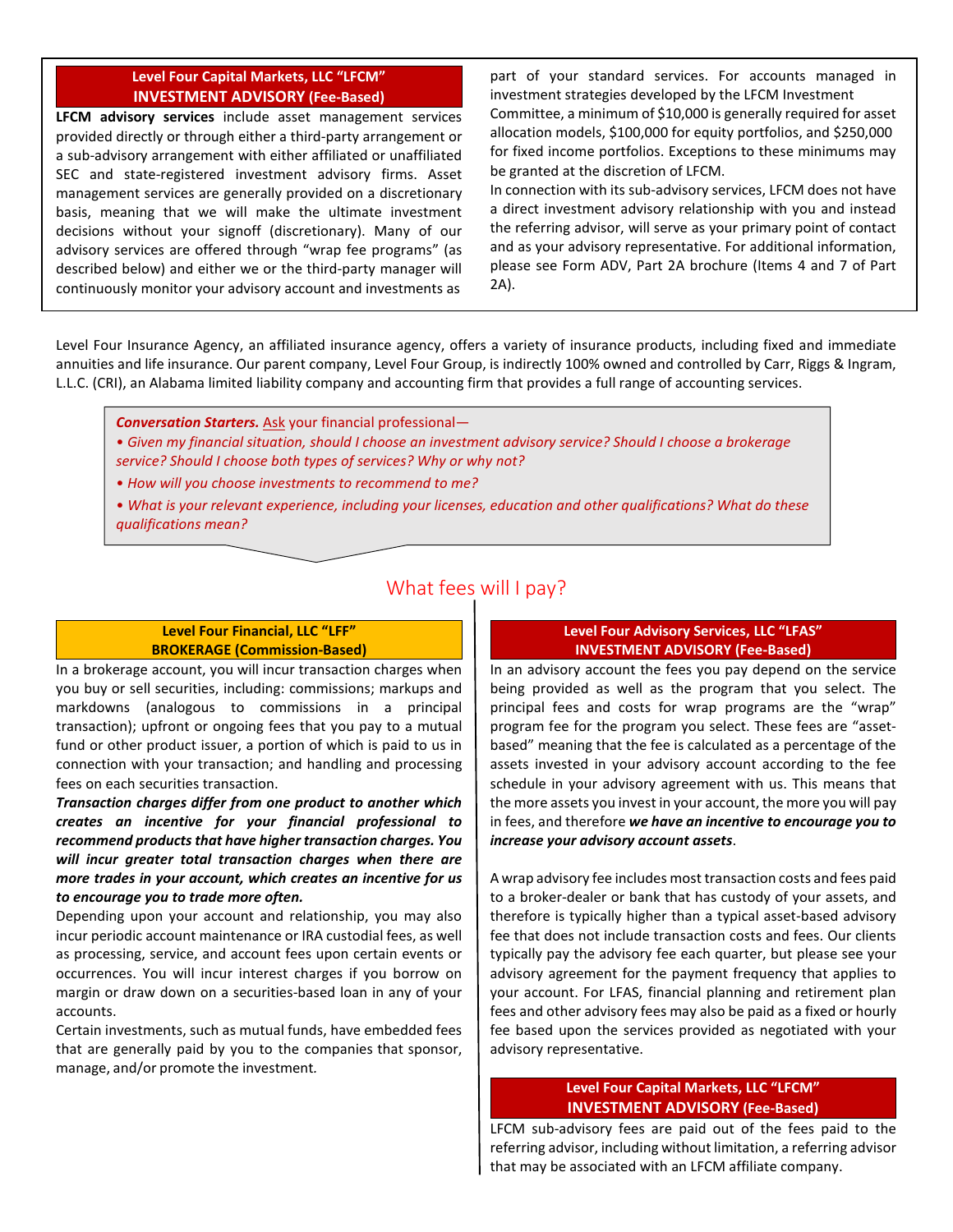*For additional information on LFAS or LFCM advisory fees,* please see the LFAS Form ADV, Part 2A brochure (Items 5.A., B., C., and D. and Form ADV, Part 2A Appendix 1 for the applicable wrap program (Item 4), the LFCM Form ADV, Part 2A brochure (Items 5.A., B., C., and D.) and your investment advisory, financial planning or retirement planning agreement.

In all account types, brokerage and advisory, you may also pay miscellaneous fees that your account's custodian may charge, including wire fees, transfer fees, bank charges and other fees, as well as fees and expenses that are included in the expense ratios of certain of your investments, including in mutual funds and ETFs.

*You will pay fees and costs whether you make or lose money on your investments. Fees and costs will reduce any amount of money you make on your investments over time. Please make sure you understand what fees and costs you are paying.*

*Conversation Starters.* Ask your financial professional— • *Help me understand how these fees and costs might affect my investments. If I give you \$10,000 to invest, how much will go to fees and costs, and how much will be invested for me?* 

# What are your legal obligations to me when providing recommendations as my broker dealer or when acting as my investment adviser? How else does your firm make money and what conflicts of interest do you have?

When we provide you with a recommendation as a broker-dealer or act as your investment adviser, we have to act in your best interest and not put our interest ahead of yours. At the same time, the way we make money creates some conflicts with your interests. You should understand and ask about these conflicts because they can affect the recommendations and investment advice provided to you. Here are some examples to help you understand what this means.

### Examples of Ways We Make Money and Conflicts of Interest

- *Third-Party Product Sponsor Payments:* In an advisory account we receive payments from third party product sponsors and managers (or their affiliates) when we recommend or sell certain advisory programs. As such, we have an incentive to recommend (or to invest your assets in) programs of third-parties that pay us over products of third parties that do not pay us, or pay us less.
- *Services through Affiliates:* We may recommend services provided by affiliate business partners, including tax and accounting, insurance, brokerage and asset management services. As these affiliate business partners receive payments for services provided, we have an incentive to utilize these business partners rather than recommend services of unaffiliated entities
- *Third-Party Services/Compensation:* We receive cash and non-cash economic benefits from our clearing firm and product sponsors. These companies earn revenue by charging you fees, such as a management fee in a mutual fund, or interest on securities-based loans. A portion of these fees are shared with us directly or the relationship profits are likely considered when providing benefits to the firm. We use such services/compensation in part to support activities related to servicing client accounts, to provide ongoing product support for certain investments and to provide assistance with conferences and educational meetings for financial professionals. *We have an incentive to promote the products/platforms that have the most potential for services/compensation over those that share less or none at all.*
- *Principal trading* In a brokerage account we may buy a security from you or sell a security to you from our own account. This activity occurs predominantly with fixed income securities. *This may create incentives for us to act against your best interest to either generate trading profits or avoid losses.* Principal transactions require trade by trade consent from you.

*Conversation Starters.* Ask your financial professional— • *How might your conflicts of interest affect me, and how will you address them?* 

## How do your financial professionals make money?

The majority of our financial professionals are dually registered representatives of Level Four Financial Services, LLC ("LFF"), a FINRA registered broker-dealer and Level Four Advisory Services, LLC, ("LFAS") an SEC-registered investment advisor. Your financial professional may offer you brokerage services through LFF or investment advisory services through LFAS or LFCM. Brokerage services and investment advisory services are different, and the fees charged by the Advisory firms (LFAS and LFCM) and commissions charged by the brokerage firm (LFF) are different. It is important that you understand the differences. You are encouraged to learn more about Level Four Financial Services, LLC by reviewing [www.levelfourfinancial.com](http://www.levelfourfinancial.com/) and having a discussion with your financial professional.